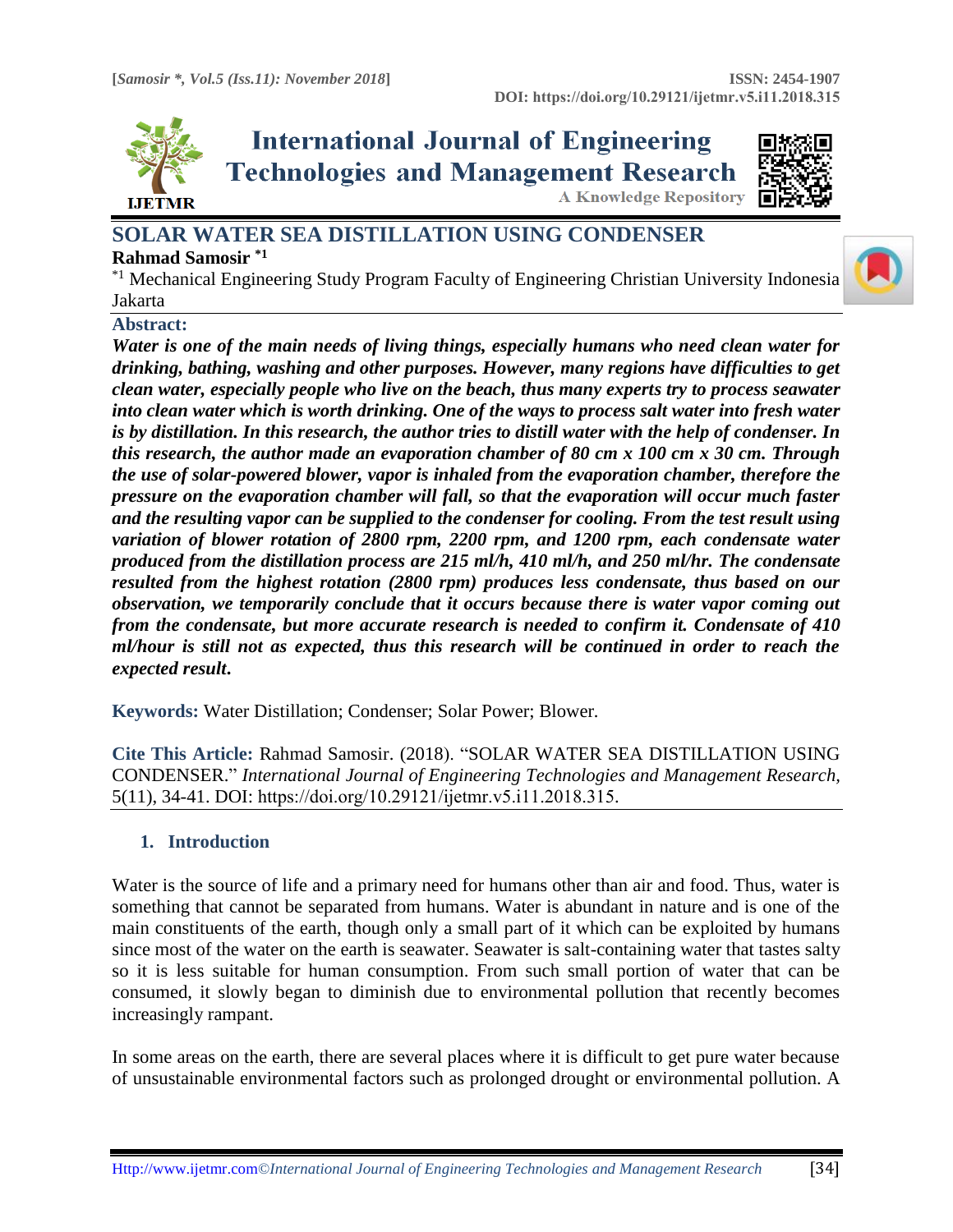residential area around a beach also sometimes difficult getting pure water due to the seepage of seawater into the land (intrusion), thus the groundwater becomes salty like seawater.

Efforts have been made to obtain pure water such as boiling, filtering, distillation and others, all of which have their respective advantages and disadvantages. Boiling is done to kill the germs but it does not remove the impurities (small solids). Filtration is done only to remove the small solids but it does not remove the germs. Meanwhile, distillation is done to take condensate water while the germs will die by itself due to the heat and the dirt (small solids) as well as salts contained in the seawater will be left at the base since it has a different steam point.

Another substance needed is energy. Distillation process also requires an energy source to evaporate the liquid to be distilled in the form of heat energy. There is a lot of energy in nature that is not fully utilized until now, for example, solar energy. Solar energy is energy in the form of heat, therefore in the process of distillation which requires heat energy, a tool to convert energy sources is no longer needed. Thus, solar energy is very suitable to be used in this process. Solar energy continues to flow through the entire surface of the earth and is able to evaporate water during the day which can be seen in the process of evaporation of seawater into clouds. Although solar energy is very small at night or in a cloudy weather, solar energy is an ideal energy economically.

## **Research Objective**

This research aims to overcome the problems above through designing an appropriate prototype so that the problem can be resolved and clean water can be obtained through an energy-efficient process.

## **Problem Limitations**

The limitation of this research is only to the study to find out how much result (pure water) is obtained in every hour and to know the equipment and materials which meet the expected needs. Obstacles such as friction which occurs in the pipe, the smoothness of the workpiece surface, and others are considered absent (not counted) in this research.

# **2. Literature Review**

## **Kinds of Distillation**

There are several kinds of distillation including simple distillation, fractionation distillation, steam distillation, vacuum distillation and others.

This research uses the type of vacuum distillation of which theoretically the evaporation will occur faster at lower pressures. If the blower sucks the vapor from the distillation chamber, then the pressure on the distillation chamber will fall, and if the distillation chamber is heated by the sunlight then the evaporation will happen more quickly.

Various studies have been done by applying distillation process. Research conducted on experiments with a collection area of 0.68 m2 yields a maximum condensate of 2.3 liters at a maximum temperature of 54°C (Ugwuoke E. C et al, 2015). In addition, distillation is also used in the process of purifying sugar and molasses by the use of yeast (G. Thamilvanan1 and R.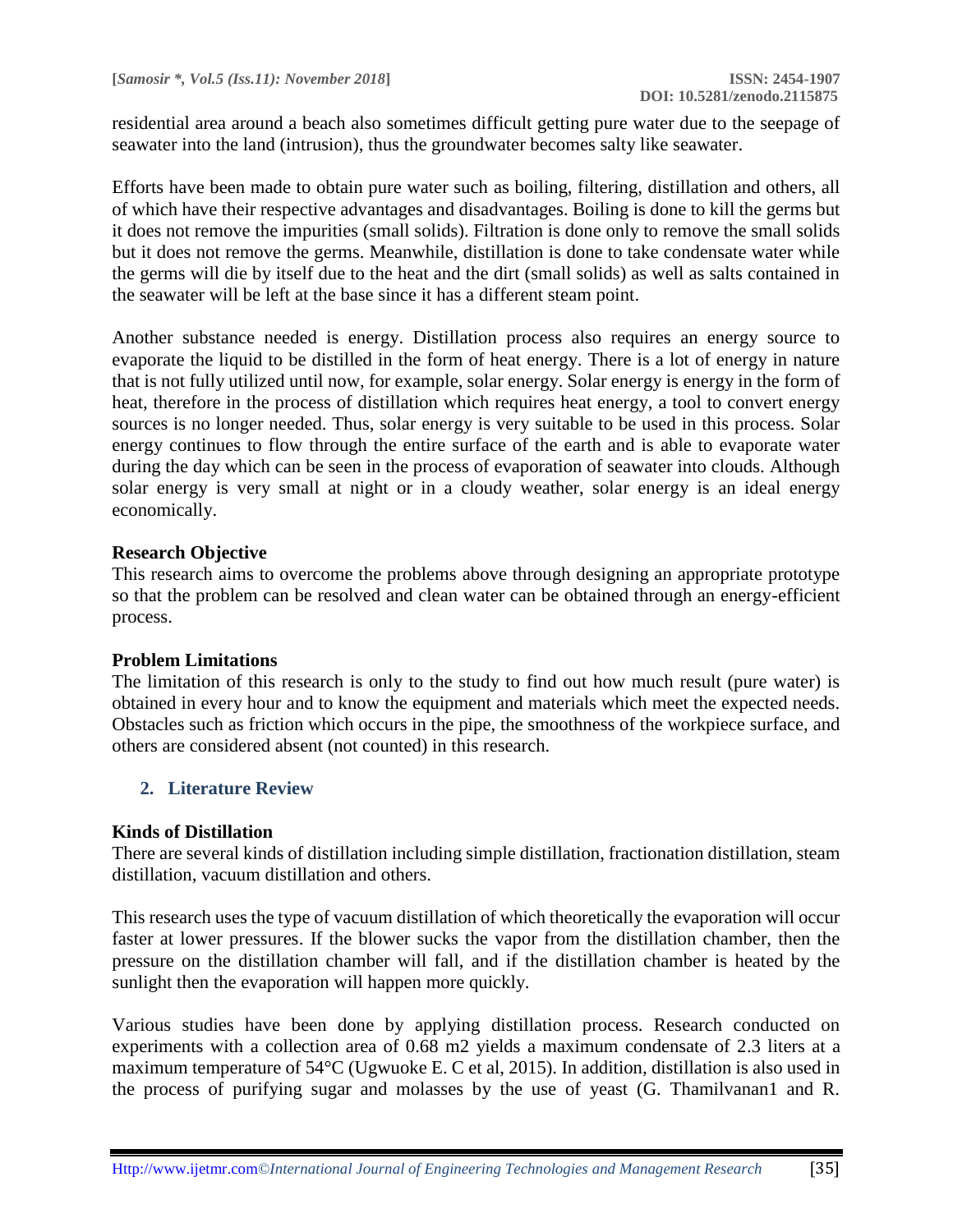SenthamilSelvi, 2013). The result of the molasses sugar induced by the fermentation process is used to determine the significant amount of ethanol produced.

In addition, distillation is also used to separate the water-ethanol mixture using the micro bubble distillation technology (Atheer Al-yaqoobi, et al, 2016) which can produce better biofuel.

## **3. Basic Theory**

#### **Seawater**

Seawater is water from the ocean. Seawater has an average salinity of 3.5%. This means that in 1 liter (1000 mL) of seawater, there is 35 grams of salt (but not entirely, kitchen salt/NaCl). Although most seawater in the world has a salinity of about 3.5%, seawater also has different salt content. The most tasteless one is in the eastern of Finland bay and in the northern of Bothnia bay, both are the parts of the Baltic Sea. The most salty one is in the Red Sea in which the temperature is high and the circulation is limited, producing high evaporation and little water input from the rivers. The salinity in some lakes can be even higher.

Seawater has salt content because the earth is filled with mineral salts contained in rocks and soil. For example sodium, potassium, calcium, and others. When the river water flows into the ocean, it brings salt. The sea waves that hit the beach can also produce salt contained in the rocks. As time goes by, the seawater becomes salty because it contains lots of salt.

## **Solar Energy**

According to Abdul Kadir (1987), solar energy which enters the Earth's atmosphere has an estimated density of 1 kW/m2-1.4 kW/m2 in a direction perpendicular to the axis of light. From that amount, 34% is reflected into space, 19% is absorbed by the atmosphere (dust, gas, and clouds), and 47% reaches the earth. If the average solar radiation entering the earth is estimated at 1.2 kW/m2, the average energy absorbed by the earth from 47% with the perpendicular state (1.3x108 km2) is 0.564 kW/m2, using PV which has a 15% efficiency, the panel of 0.63 m2 will produce 53 Watt, therefore that energy can move the equipment of 40 Watt power.

## **Evaporation**

Evaporation is the process of changing the shape of a liquid (water) into vapor and enters the atmosphere. In hydrology, evaporation can be distinguished into two kinds, those are evaporation and transpiration. Evaporation (given E0 notation) is evaporation which occurs from the water surface (such as the sea, lake, and river), the soil surface (puddle on the ground and evaporation from the groundwater surface), and the plant surface (interception). If the groundwater level is deep enough, the evaporation of groundwater is small and can be neglected.

## **Some Reasons Which Affect the Evaporation Solar Radiation**

On any change of substance form; from ice to water (melting), from liquid to gas (evaporation) and from ice to vapor (sublimation), latent heat is required. The latent heat for evaporation comes from the radiation of solar and ground. Solar radiation is the main source of heat and affects the amount of evaporation above the earth's surface, which depends on the latitude and season.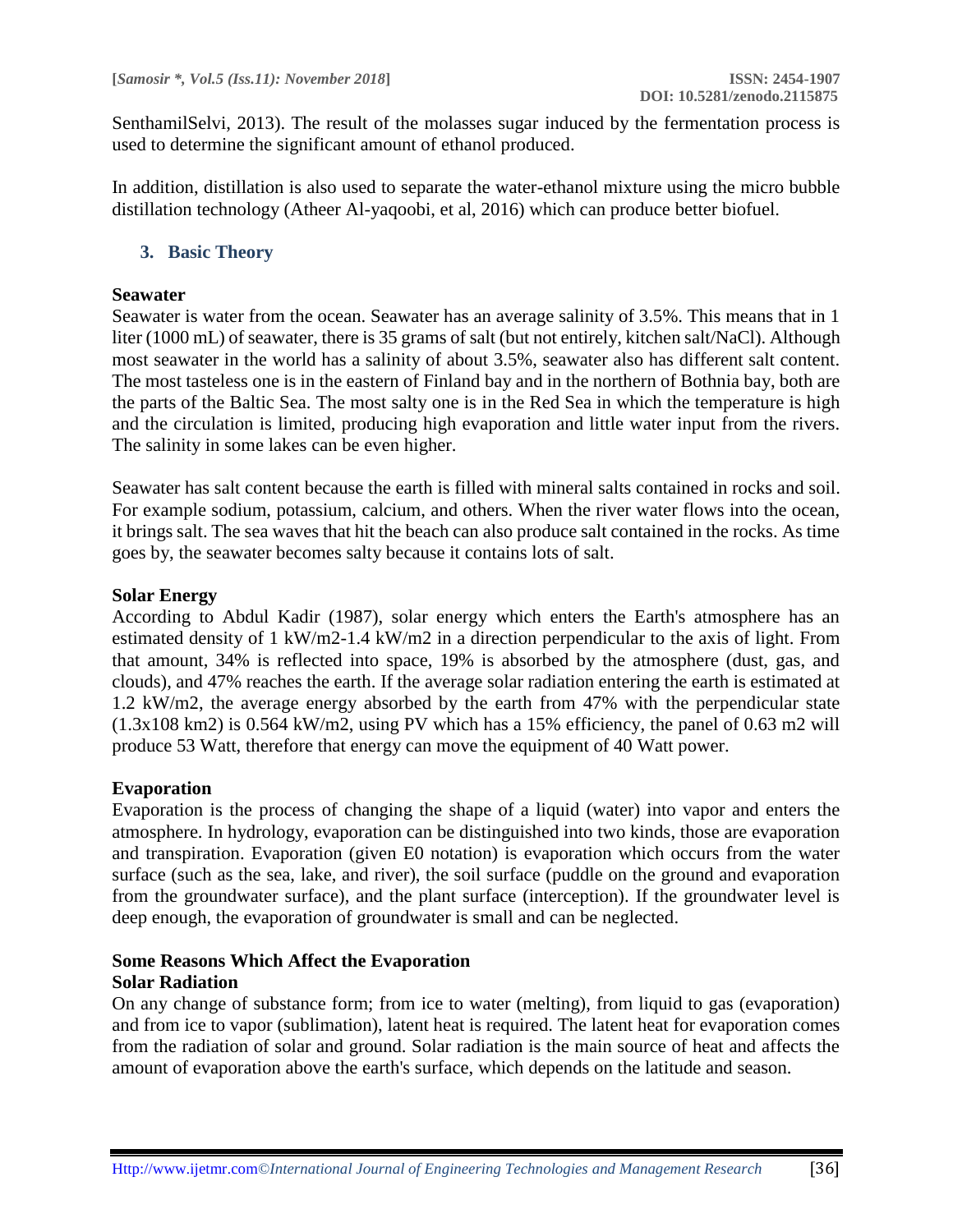Solar radiation at a site varies throughout the year depends on the location (latitude) and sun declination. In December, the position of the sun is the furthest which is in the south, while in June the position of the sun is far in the north. Areas in the southern hemisphere receive maximum solar radiation in December, while the smallest radiation is in June, and vice versa. The solar radiation that reaches the earth surface is also affected by the cloud. The closure by the clouds is expressed as the percentage of the actual duration of sun exposure to the expected duration of solar irradiation.

# **Temperature**

Air temperature on the evaporative surface greatly affects the evaporation. The higher the temperature, the greater the air's ability to absorb the vapor. In addition, the higher the temperature, the more increase the kinetic energy of the water molecule thus more and more water molecules are moved to the upper air layer in the form of vapor. Therefore, the amount of evaporation in tropical climates regions is higher than in the polar regions (cold climates). For daily and monthly variations, the air temperature in Indonesia is relatively small.

## **Pressure**

In the process of evaporation, the air pressure at the air layer is just above the water level and is lower than the pressure on the water surface. The difference in pressure causes evaporation. When evaporation occurs, vapor joins the air above the water surface, thus the air contains vapor.

|                | Table 1. The Temperature and Fressure of Baturated Vapor of Water |                                                   |                                    |  |  |  |  |
|----------------|-------------------------------------------------------------------|---------------------------------------------------|------------------------------------|--|--|--|--|
| N <sub>0</sub> | Temperature <sup>o</sup> C                                        | <b>Saturated Vapor Pressure (N/m<sup>2</sup>)</b> | $mm$ Hg = 13.6 mm H <sub>2</sub> O |  |  |  |  |
|                | 20                                                                | $2.33 \times 1000$                                | $1.75 = 238.0$                     |  |  |  |  |
| 2              | 25                                                                | 3.17 x 1000                                       | $23.8 = 323.7$                     |  |  |  |  |
| 3              | 30                                                                | $4.24 \times 1000$                                | $31.8 = 432.5$                     |  |  |  |  |
| $\overline{4}$ | 40                                                                | 7.37 x 1000                                       | $55.3 = 752.1$                     |  |  |  |  |
| -5             | 50                                                                | $1.23 \times 10,000$                              | $92.5 = 1258.0$                    |  |  |  |  |
| 6              | 60                                                                | $1.99 \times 10,000$                              | $149 = 2026.4$                     |  |  |  |  |
| -7             | 70                                                                | 3.12 x 10,000                                     | $234 = 3182.4$                     |  |  |  |  |
| 8              | 80                                                                | 4.73 x 10,000                                     | $355 = 4828.0$                     |  |  |  |  |

Table 1: The Temperature and Pressure of Saturated Vapor of Water

# **Condenser**

The heat transfer rate of the condenser is a function of the refrigeration capacity and the evaporation temperature as well as the condensation temperature. The condenser must be able to remove the heat absorbed in the evaporator. A common term used to indicate the heat transfer rate from the condenser to the evaporator is the heat rejection ratio which occurs.

heat rejection ratio = 
$$
\frac{heat \text{ released in the condenser}}{hear \text{ absorbed in the evaporator}}
$$

However, this heat transfer ratio is less precise because it does not count the compression work. The value of this heat transfer ratio can also be calculated with the help of the chart below.

In the condenser, condensation occurs on the vapor which condenses outside the pipe. The condensation coefficient which occurs outside the pipe is calculated through the equation below: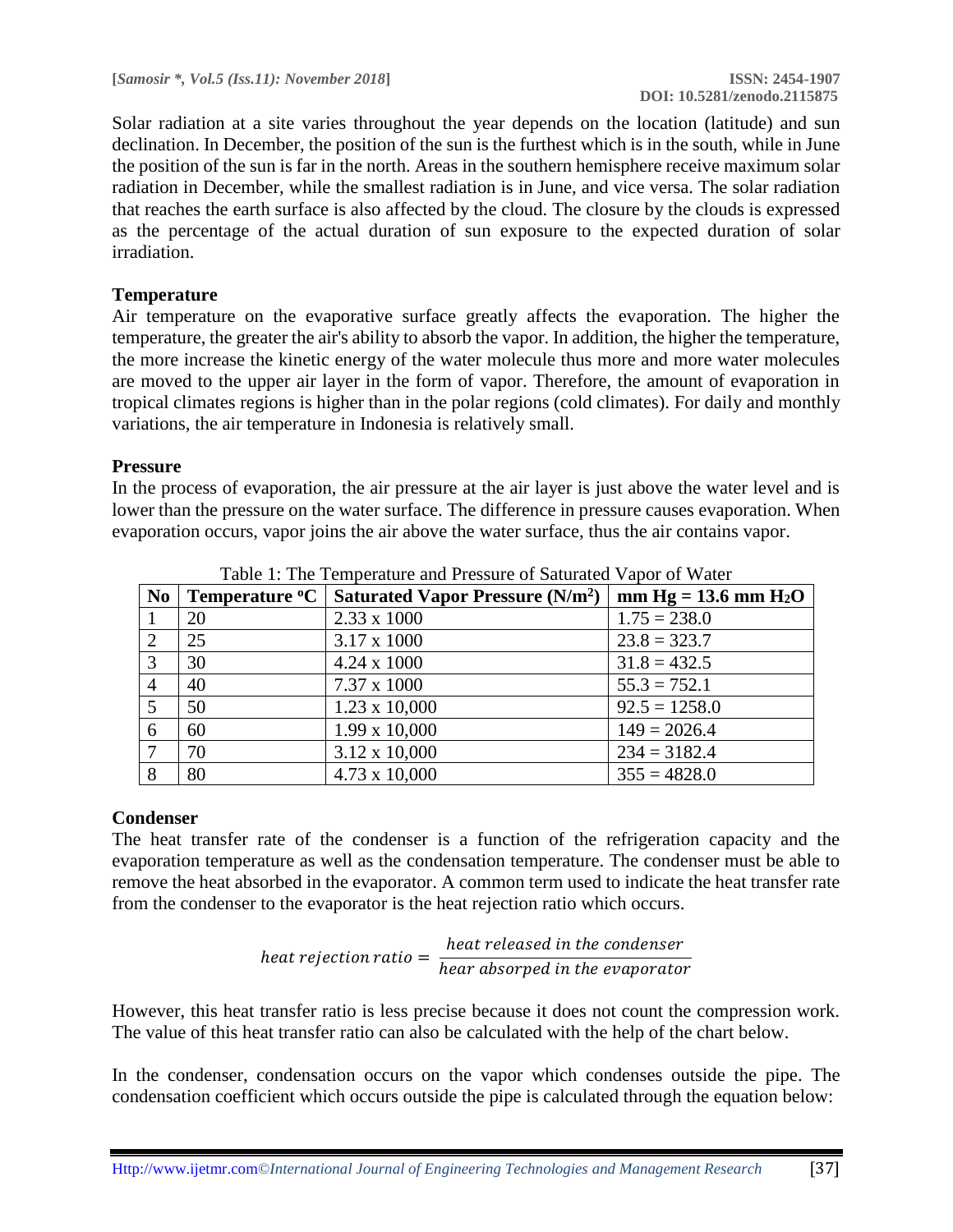$$
hct = 0.725 \left( \frac{g \rho^2 hfg k^3}{\mu \Delta t N D} \right)^{1/4}
$$

Of which:

 $Hct = condensation coefficient (W/m2K)$ 

 $g =$  gravity acceleration m/s2)

 $\rho$  = fluid mass density fluida (kg/m3)

hfg = evaporation latent heat  $(J/kg)$ 

 $\mu$  = condensate viscosity (Pa.second)

 $\Delta t$  = temperature difference between condensate and pipe (K)

 $N =$  number of pipes in vertical row

 $D =$  the diameter of outer pipe  $(m)$ 

#### **Processes on the Heat Transfer**

1) Conduction

Conduction is a heat conduction which is not accompanied by the displacement of intermediate particles.

**cc**

Of which:

| H          | Heat flow rate $(J/s \text{ or } w$ att)  |
|------------|-------------------------------------------|
| Q          | Heat transferred (joule)                  |
| t          | Time(s)                                   |
| k          | Thermal conductivity of substances (W/mK) |
| A          | Cross sectional area $(m2)$               |
| $\Delta t$ | Temperature changes ( $\rm{°C}$ atau K)   |
|            | Carrier thickness (m)                     |

2) Convection

Convection is the heat conduction accompanied by the displacement of the intermediate particles.

$$
H = \frac{Q}{t} = h.A. \Delta t
$$

Of which:

 $H =$  Convection Coefficient (W/m<sup>2</sup>K)

## 3) Radiation

Radiation is a heat conduction that does not require an intermediate medium such as the heat from the sun that reaches the earth.

Of which:

 $e$  = Emissivity of the object (without unit) (e is 1 for perfect black object, and 0 for no black objects at all)

 $\sigma$  = Stefan-Boltzman Constanta = 5.67 x 10<sup>-8</sup> W/mK<sup>4</sup>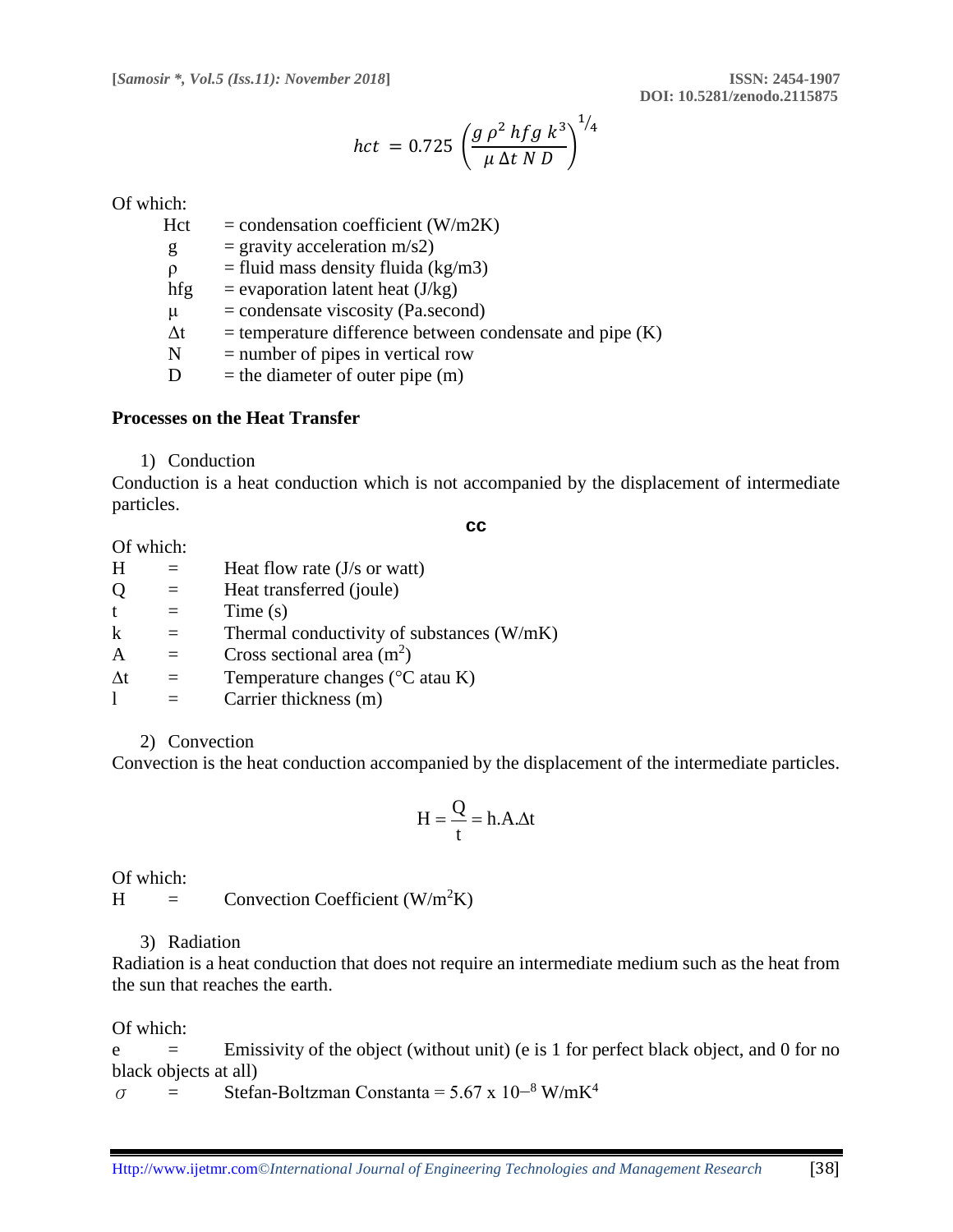## **Research Materials and Method**

## **Equipment used**

- 1) Control bucket and buoy, to set the water level inside the distillation bin.
- 2) Evaporation chamber, to evaporate the seawater.
- 3) Solar Panel, to produce the electric current as the blower driver.
- 4) Manometer H2O, to measure the difference in pressure in the distillation bin and outside air.
- 5) Blower, to absorb the vapor in the distillation chamber.
- 6) Condenser, made of 3 car radiator serves to cool the vapor to change into condensate.
- 7) Battery, to stabilize the DC electric current produced by the solar panels and also as the more current storage produced by the solar panels.
- 8) Thermometer, to monitor the temperature inside the evaporation chamber.



Figure 1: Seawater Distillation Installation Sketch

## **4. Result and Discussion**

After all the distillation equipment is installed, the following test is conducted



Figure 2: Distillation Test and Equipment Used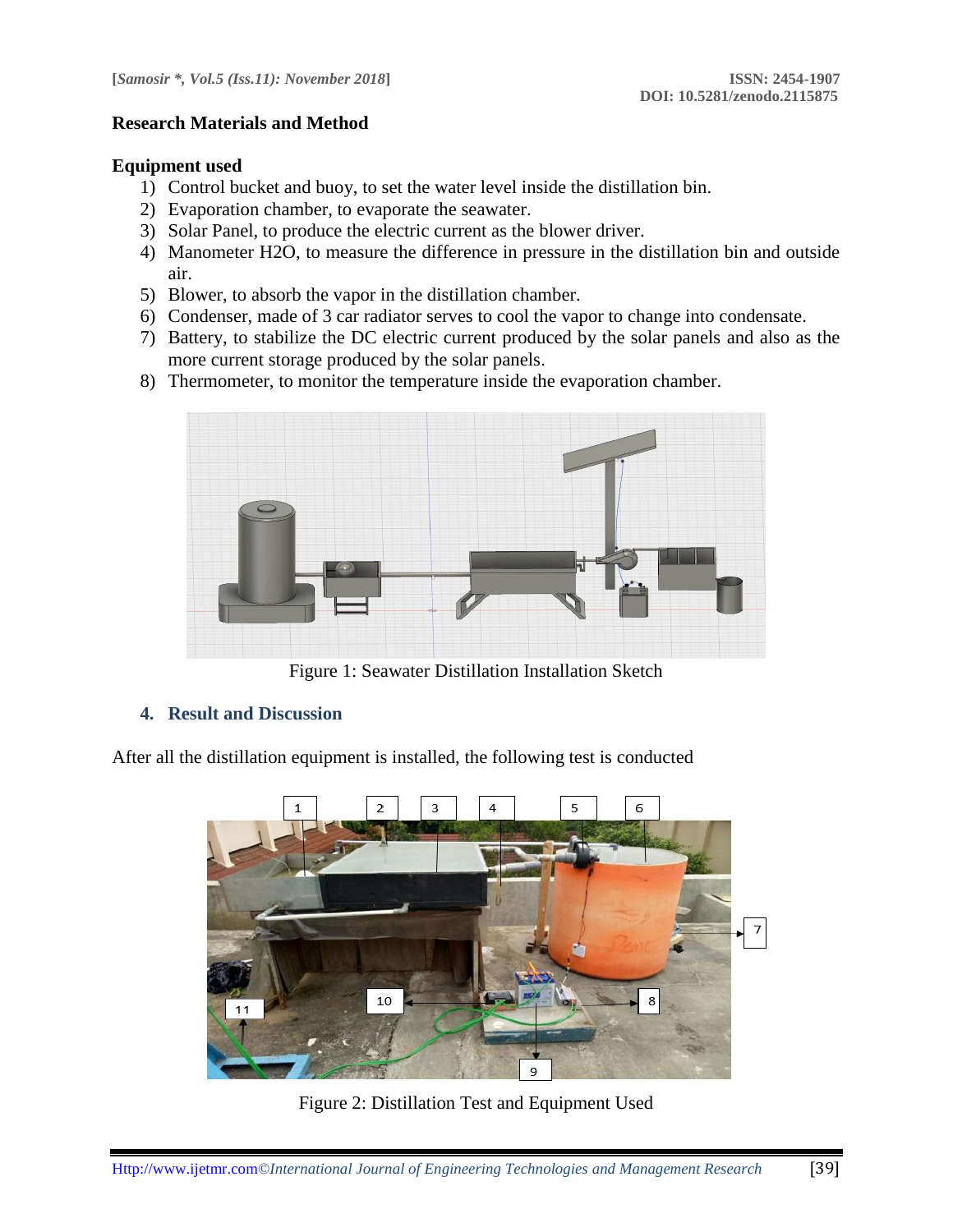- 1) Buoy and water surface regulating vessel
- 2) Manometer (to measure temperature in the vapor chamber)
- 3) Evaporation chamber
- 4) Manometer H2O (to measure the pressure difference)
- 5) Blower
- 6) Condenser (located in a cooling basin)
- 7) Condensate outlet
- 8) Inverter
- 9) Battery
- 10) Controller
- 11)Cable carrier of PV

In this experiment, the evaporation chamber size is 80 cm x 100 cm x 30 cm. Dimmer tool is used to help control the spin in order that the rotation can be changed as desired.

## **Research Result and Discussion**

Table 2: Condensate produce in Evaporation Chamber With the dimension of 80 cm x 100 cm x 30 cm

|                |            | Blower Rotation   Temperature of Distillation $ \Delta h $ Water |                  | <b>Condensate</b><br>$\Omega$ |
|----------------|------------|------------------------------------------------------------------|------------------|-------------------------------|
| N <sub>0</sub> | (RPM)      | Chamber $(°C)$                                                   | onpipe U         | (ml/jam)                      |
|                | $2800$ rpm | $42^{\circ}$ C                                                   | $2.0 \text{ cm}$ | $215$ ml/hour                 |
| 2              | $2200$ rpm | $42^{\circ}$ C                                                   | $1.7 \text{ cm}$ | 410 ml/hour                   |
|                | $1600$ rpm | $42^{\circ}$ C                                                   | $1.4 \text{ cm}$ | 320 ml/hour                   |
| $\overline{A}$ | 1200 rpm   | $42^{\circ}C$                                                    | $1.0 \text{ cm}$ | 250 ml/hour                   |

Through the use of solar-powered blower, vapor is absorbed from the evaporation chamber, then the pressure on the evaporation chamber will fall, thus the evaporation will occur faster and the resulting vapor is transferred to the condenser for cooling.

From the test result with variation of blower rotation of 2800 rpm, 2200 rpm, and 1200 rpm, each condensate water produced within 60 minutes from the distillation process are 215 ml/h, 410 ml/h, and 250 ml/hr. The resulting condensate at the highest rotation (2800 rpm) produces less condensate.



Graph 1: The Relationship between the Blower Rotation Variation and Condensate Produced